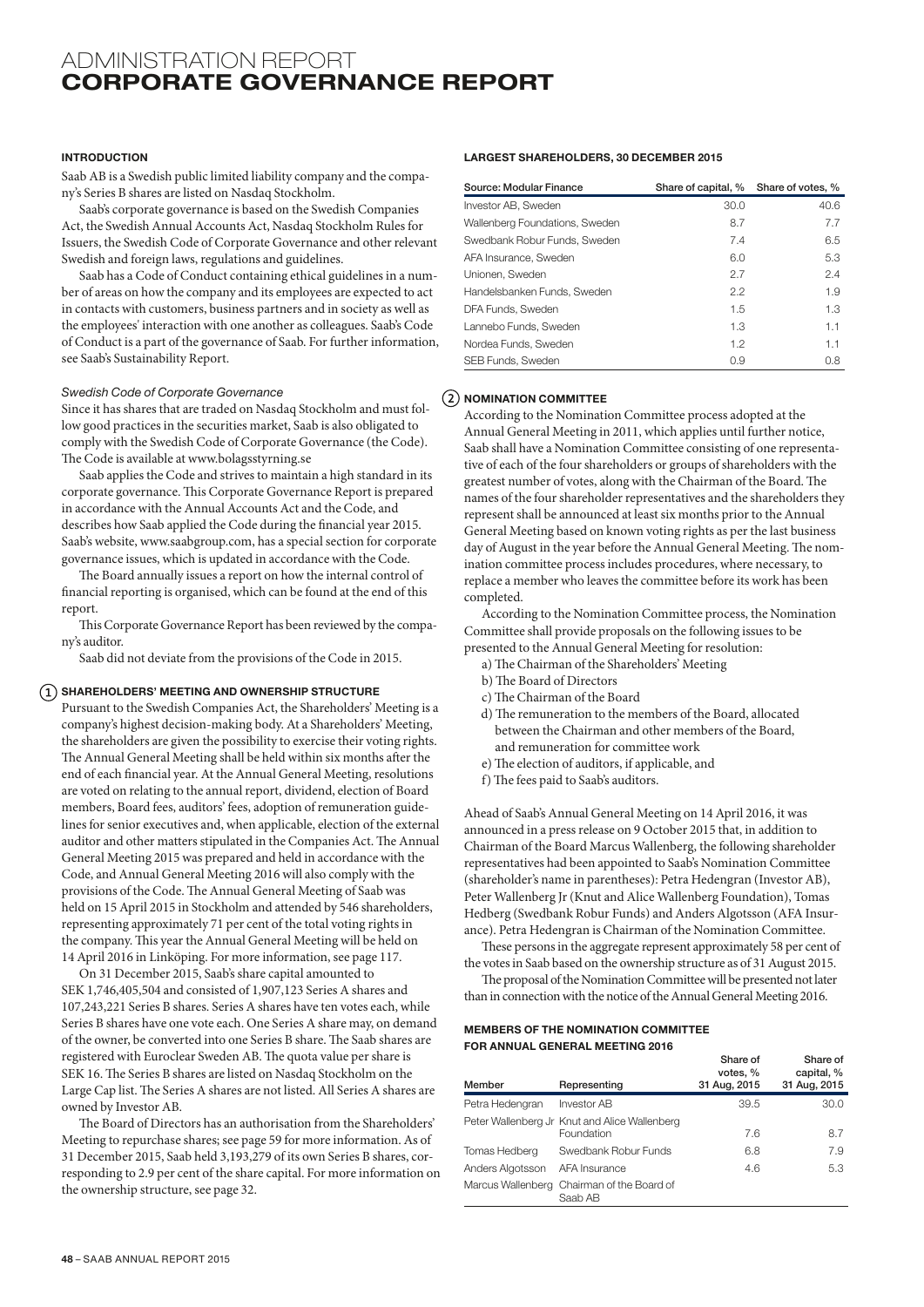#### GOVERNANCE AND REPORTING 2015



## BOARD OF DIRECTORS

## *Composition of the Board*

According to Saab's Articles of Association, the Board of Directors shall, in addition to the employee representatives, consist of at least six and not more than twelve members. The Board members are elected annually by the Shareholders' Meeting. According to the resolution of the Annual General Meeting on 15 April 2015, Saab's Board of Directors shall consist of nine members elected at the Annual General Meeting with no deputies. In addition, the employee organisations appoint three Board members with an equal number of deputies.

At the Annual General Meeting on 15 April 2015, Håkan Buskhe, Johan Forssell, Sten Jakobsson, Sara Mazur, Per-Arne Sandström, Cecilia Stegö Chilò, Lena Treschow Torell, Marcus Wallenberg and Joakim Westh were re-elected. Marcus Wallenberg was elected Chairman of the Board of Directors. At the statutory Board meeting after the Annual General Meeting, Sten Jakobsson was elected Deputy Chairman of the Board. Among the Board members, only the President Håkan Buskhe is employed by the company.

Information on remuneration to the members of the Board as resolved by the Annual General Meeting 2015 is set forth in note 10.

## *Members of the Board elected by the Shareholders' Meeting*

| Marcus Wallenberg | Sten Jakobsson     | Cecilia Stegö Chilò  |
|-------------------|--------------------|----------------------|
| Håkan Buskhe      | Sara Mazur         | Lena Treschow Torell |
| Johan Forssell    | Per-Arne Sandström | Joakim Westh         |

The Board members' other significant professional commitments, work experience, shareholdings etc. are set forth in the presentation of the Board of Directors on pages 54–55.

#### *Employee representatives*  **Deputies**

| Regulars        |
|-----------------|
| Stefan Anderss  |
| Catarina Carlgy |
| Conny Holm      |

son rist Göran Gustavsson Jan Kovacs Nils Lindskog

#### *Independence requirement*

The table below sets forth the members of the Board elected by the Shareholders' Meeting who, according to the provisions of the Code, are considered independent in relation to the company and its management, as well as in relation to the company's major shareholders.

## COMPOSITION AND INDEPENDENCE OF THE BOARD IN 2015

|                      |         | Independent<br>of the company/ | Independent<br>of major     |
|----------------------|---------|--------------------------------|-----------------------------|
| Member               | Elected | management                     | shareholders                |
| Marcus Wallenberg    | 1992    | Yes                            | No <sup>1</sup>             |
| Håkan Buskhe         | 2011    | $N0$ <sup>2)</sup>             | Yes                         |
| Johan Forssell       | 2010    | Yes                            | $N0$ 3)                     |
| Sten Jakobsson       | 2008    | Yes                            | Yes                         |
| Sara Mazur           | 2013    | Yes                            | Yes                         |
| Per-Arne Sandström   | 2005    | Yes                            | Yes                         |
| Cecilia Stegö Chilò  | 2010    | Yes                            | Yes                         |
| Lena Treschow Torell | 2005    | Yes                            | N <sub>O</sub> <sup>4</sup> |
| Joakim Westh         | 2010    | Yes                            | Yes                         |

1) Member of Investor AB's Board.

2) President and CEO of Saab.

3) Member of Investor AB's Board and CEO of Investor AB.

4) Member of Investor AB's Board.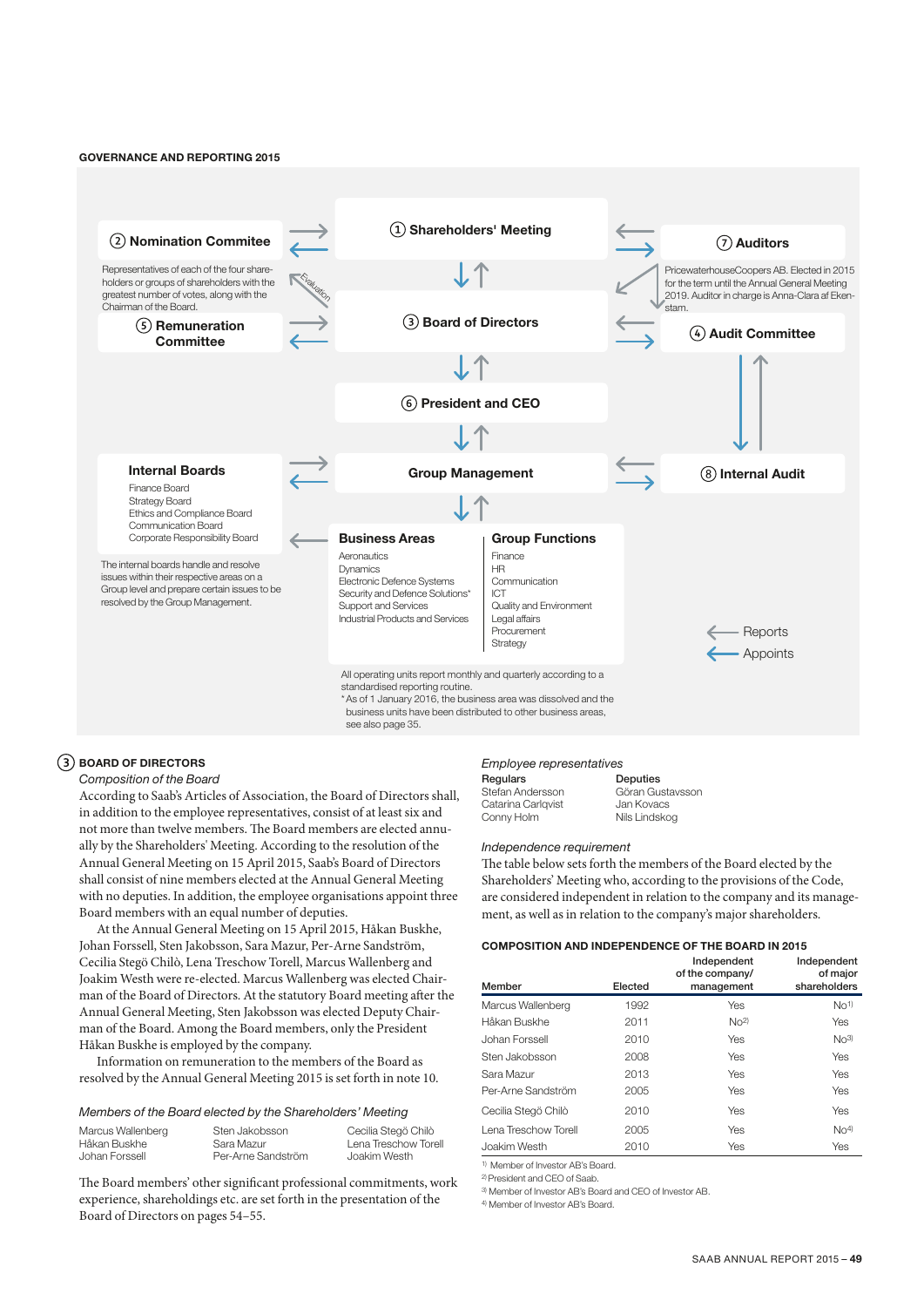Accordingly, the company fulfils the requirement of the Code that a majority of the Board Members appointed by the Shareholders' Meeting are independent of the company and its management, and that at least two of them are independent of the major shareholders.

### *Work of the Board*

According to the Board's rules of procedure, eight ordinary meetings shall normally be held each year, in addition to the statutory meeting. The Board may also meet whenever circumstances demand. During 2015, the Board held one statutory meeting, eight ordinary meetings and two extraordinary meetings, for a total of eleven meetings. All of the Board meetings in 2015 were held in Stockholm. In December, the Board visited Saab Medav Technologies in Germany and Saab Technologies (formerly HITT) in the Netherlands.

The Board annually adopts rules of procedure, an instruction on the allocation of work between the Board and the President, and an instruction on financial reporting to the Board.

The rules of procedure contain provisions on the number of Board meetings, a list of matters to be considered at the meetings, reporting from the auditor, and special decisions to be taken at the statutory meeting. The rules of procedure and special instruction for the President set forth the delegation of responsibilities between the Board and its two committees, the Remuneration Committee and the Audit Committee, including the role of the Chairman of the Board, and between the Board and the President. The instruction for the President sets out the President's duties and authority, including matters which require a Board resolution. The instruction also includes policies on investments, financing and reporting.

During the year, the Board was assisted by the Secretary of the Board of Directors, General Counsel Annika Bäremo, who is not a member of the Board.

The Board of Directors' meetings follow an agenda. Prior to the meetings, the Board Members receive documentation and supporting material for the issues on the agenda. At each Board meeting the President presents a Market and Operations Report. A financial report is presented at each Board meeting and addressed in detail before the publication of the interim reports and year-end report. The Board regularly reviews and considers investments, research and development matters, organisational issues, management of significant risks, mergers and acquisitions, and company divestments. The Board's annual work

includes deciding on the company's business plan and strategy, which it addressed in September. The Board meeting every December considers the company's budget for the coming year. During 2015, the Board particularly worked on the contract with the United Arab Emirates to supply a new, advanced airborne surveillance system, and as in 2014 set aside time for the contract with Brazil on Gripen NG and issues related to Gripen E to Sweden. During the year, the Board also worked with other key export and marketing strategies as well as the company's ethical standards. In 2015, the Board adopted an updated Code of Conduct and was informed of the work on the company's Sustainability Report.

Committee work represents an important part of the Board's work. After each meeting of the Audit and Remuneration Committees, the respective Chairman submits a report to the Board on the issues that were dealt with at the meeting. The Board then resolves any issues where the committees have prepared matters for resolution by the Board.

## BOARD OF DIRECTORS' COMMITTEE WORK *Audit Committee*

In accordance with the principles set out in the Swedish Companies Act and the Code, the Board of Directors has appointed an Audit Committee consisting of three members. The work of the Audit Committee is mainly of a preparatory nature, i.e., preparing matters for ultimate resolution by the Board. The Audit Committee has certain limited decision-making power. For example, the Committee has established guidelines for services other than auditing that the company may procure from its auditors. The Audit Committee consists of the following members: Per-Arne Sandström (Chairman of the Committee), Johan Forssell and Joakim Westh, of whom Per-Arne Sandström and Joakim Westh are independent of the company and its management as well as of the major shareholders. All members of the committee have accounting or auditing competence. The General Counsel, Annika Bäremo, was Secretary to the Audit Committee during 2015.

The Audit Committee's assignment is set forth in the Board's rules of procedure. Among other things, the Audit Committee shall monitor the company's financial reporting, monitor the efficiency of the company's internal control, internal audit and risk management in respect of the financial reporting, keep informed of the audit of the annual report and consolidated accounts, review and monitor the auditors' neutrality and independence, and assist the Nomination Committee in preparing



Saab's Board of Directors on a visit to the traffic management centre at the Port of Rotterdam.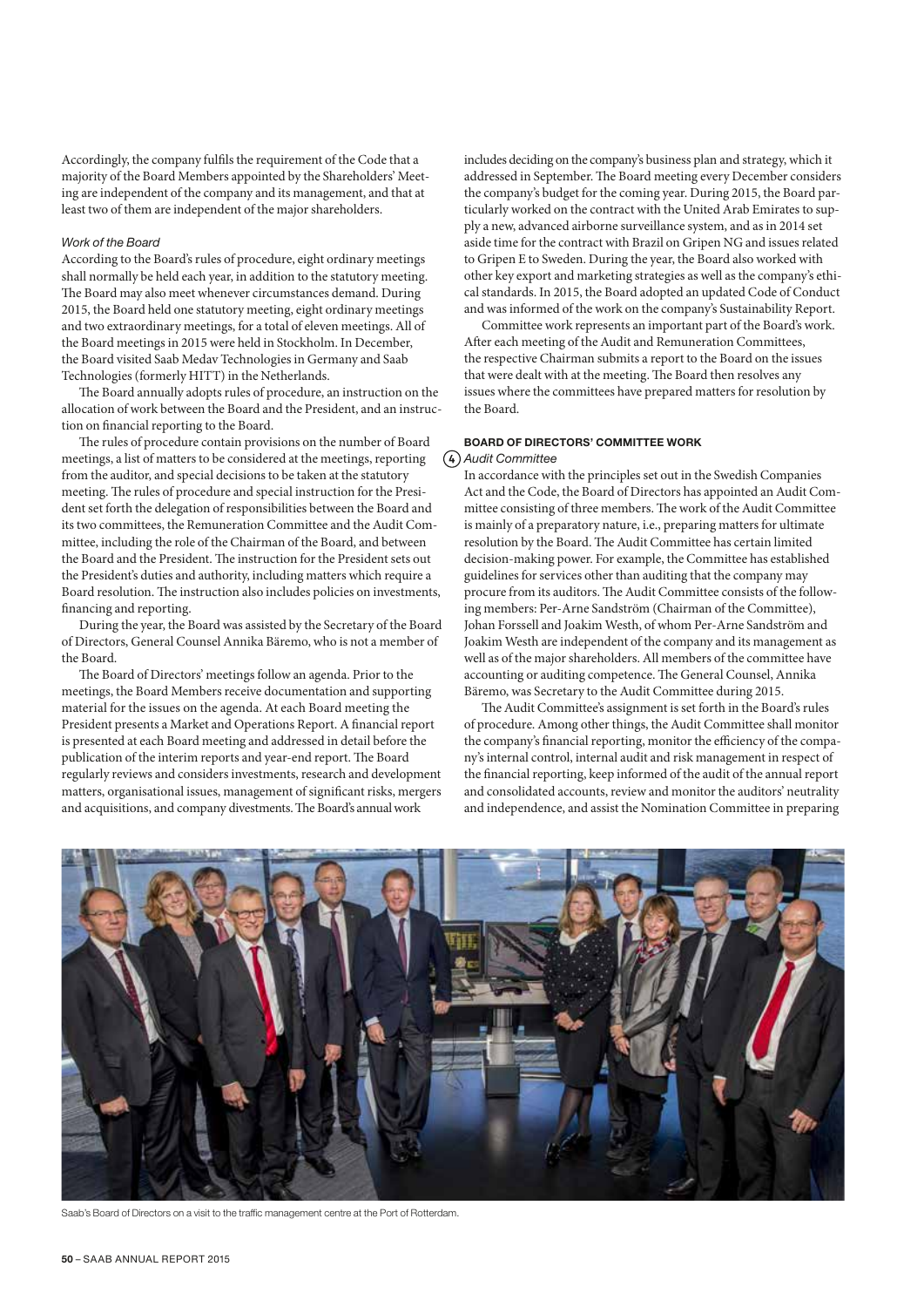proposals for the Shareholder Meeting's election of the auditors. In addition, the Audit Committee annually monitors and evaluates the effectiveness and appropriateness of the company's business ethics programme, including the Code of Conduct, as well as keeps informed of material deviations or non-compliance with the company's ethical standards, including whistleblower reports, through regular reporting from the Ethics and Compliance Board. The company's external auditor participates in the meetings of the Audit Committee. During 2015, the Audit Committee focused on current issues involving the company's financial position, financial reporting, budget, internal control, the updated Code of Conduct and questions related to the company's ethical standards. The Audit Committee also assisted the Nomination Committee ahead of the election of auditors at the Annual General Meeting 2015.

The Audit Committee keeps minutes of its meetings, which are distributed to the other members of the Board. In 2015, the Committee held five meetings.

## *Remuneration Committee*

In accordance with principles set out in the Code, the Board of Directors has appointed a Remuneration Committee consisting of three members: Marcus Wallenberg, Sten Jakobsson and Lena Treschow Torell. Lena Treschow Torell is Chairman of the committee. All the members are independent of the company and its management. The General Counsel, Annika Bäremo, was Secretary to the committee during 2015.

The Remuneration Committee's tasks are to prepare the Board's resolutions on remuneration principles, remuneration and other terms of employment for the Group Management, monitor and evaluate variable remuneration programmes for the Group Management, both ongoing (6) THE PRESIDENT and those ended during the year, and monitor and evaluate the application of the remuneration guidelines for senior executives adopted by the Annual General Meeting as well as the current remuneration structures and levels in the company. The Remuneration Committee also proposes remuneration guidelines for senior executives to be submitted to the Annual General Meeting following resolution by the Board of Directors. Matters concerning employment terms, compensation and other benefits for the President are prepared by the Remuneration Committee and adopted by the Board. The Remuneration Committee is responsible for the interpretation and application of the remuneration guidelines for senior executives. The Remuneration Committee has no decision-making powers of its own. During 2015, the Remuneration

Committee was particularly involved in issues related to the company's long-term incentive programmes, including proposals for minimum and maximum levels for each performance target in the company's Performance Share Plan.

The Remuneration Committee keeps minutes of its meetings, which are distributed to the other members of the Board. In 2015, the Committee held three meetings.

## EVALUATION

The Chairman of the Board annually performs an evaluation of the Board's work and possible improvements to the forms and effectiveness of its work. The evaluation is made by having the Board members respond to a questionnaire on how well the Board and its work are functioning. The results are compared with previous years and discussed at the Board's meeting in December. The questionnaire consists of six parts covering the breadth of competence represented by the Board, how the work is performed, the Chairman, the Board's composition, the co-operative atmosphere and areas of improvement. The Chairman of the Board does not participate in the Board's discussion on the results of the Chairman's evaluation.

The Nomination Committee is informed of the results of the evaluation in connection with its proposal for the composition of the Board.

The Board continuously evaluates the President's work by monitoring the company's results in relation to established objectives. Moreover, the Board has evaluated the President's work by responding to a questionnaire about the President in the areas of performance, organisation, people and leadership. The President does not participate in this evaluation.

The President and CEO of Saab, Håkan Buskhe, is also a member of the Board. His significant professional commitments outside the company, earlier positions and shareholding in the company are set forth in the presentation of the Board of Directors and the Group Management; see pages 54–56. Håkan Buskhe does not own shares nor is he a partner in any company with which Saab has material business ties.

## GUIDELINES FOR REMUNERATION AND OTHER BENEFITS FOR SENIOR EXECUTIVES

The guidelines for remuneration and other benefits for senior executives are explained on pages 57–59.

#### ATTENDANCE AND BOARD REMUNERATION IN 2015

| Name                 | Audit<br>Committee | Committee | Remuneration Board meetings<br>attended <sup>1)</sup> | Committee<br>meetings<br>attended <sup>2)</sup> | Board<br>remuneration<br>KSEK3) | Audit<br>Committee<br>remuneration<br><b>KSEK</b> | Remuneration<br>Committee<br>remuneration<br><b>KSEK</b> | Total<br>remuneration<br><b>KSEK</b> |
|----------------------|--------------------|-----------|-------------------------------------------------------|-------------------------------------------------|---------------------------------|---------------------------------------------------|----------------------------------------------------------|--------------------------------------|
| Marcus Wallenberg    |                    | X         | 11                                                    | 3                                               | 1,400                           |                                                   | 80                                                       | 1,480                                |
| Håkan Buskhe         |                    |           |                                                       |                                                 |                                 |                                                   |                                                          |                                      |
| Johan Forssell       | X                  |           | 9                                                     | 5                                               | 550                             | 120                                               |                                                          | 670                                  |
| Sten Jakobsson       |                    | X         | 11                                                    | 3                                               | 600                             |                                                   | 80                                                       | 680                                  |
| Sara Mazur           |                    |           | 11                                                    |                                                 | 550                             |                                                   |                                                          | 550                                  |
| Per-Arne Sandström   | X                  |           | 11                                                    | 5                                               | 550                             | 180                                               |                                                          | 730                                  |
| Cecilia Stegö Chilò  |                    |           | 11                                                    |                                                 | 550                             |                                                   |                                                          | 550                                  |
| Lena Treschow Torell |                    | X         | 10                                                    | 3                                               | 550                             |                                                   | 135                                                      | 685                                  |
| Joakim Westh         | X                  |           | 10                                                    | 5                                               | 550                             | 120                                               |                                                          | 670                                  |

1) Of a total of 11 meetings in 2015.

and the state of a meetings of the Audit Committee and 3 meetings of the Remuneration Committee in 2015.<br>[3] Of a total of 5 meetings of the Audit Committee and 3 meetings of the Remuneration Committee in 2016. The Preside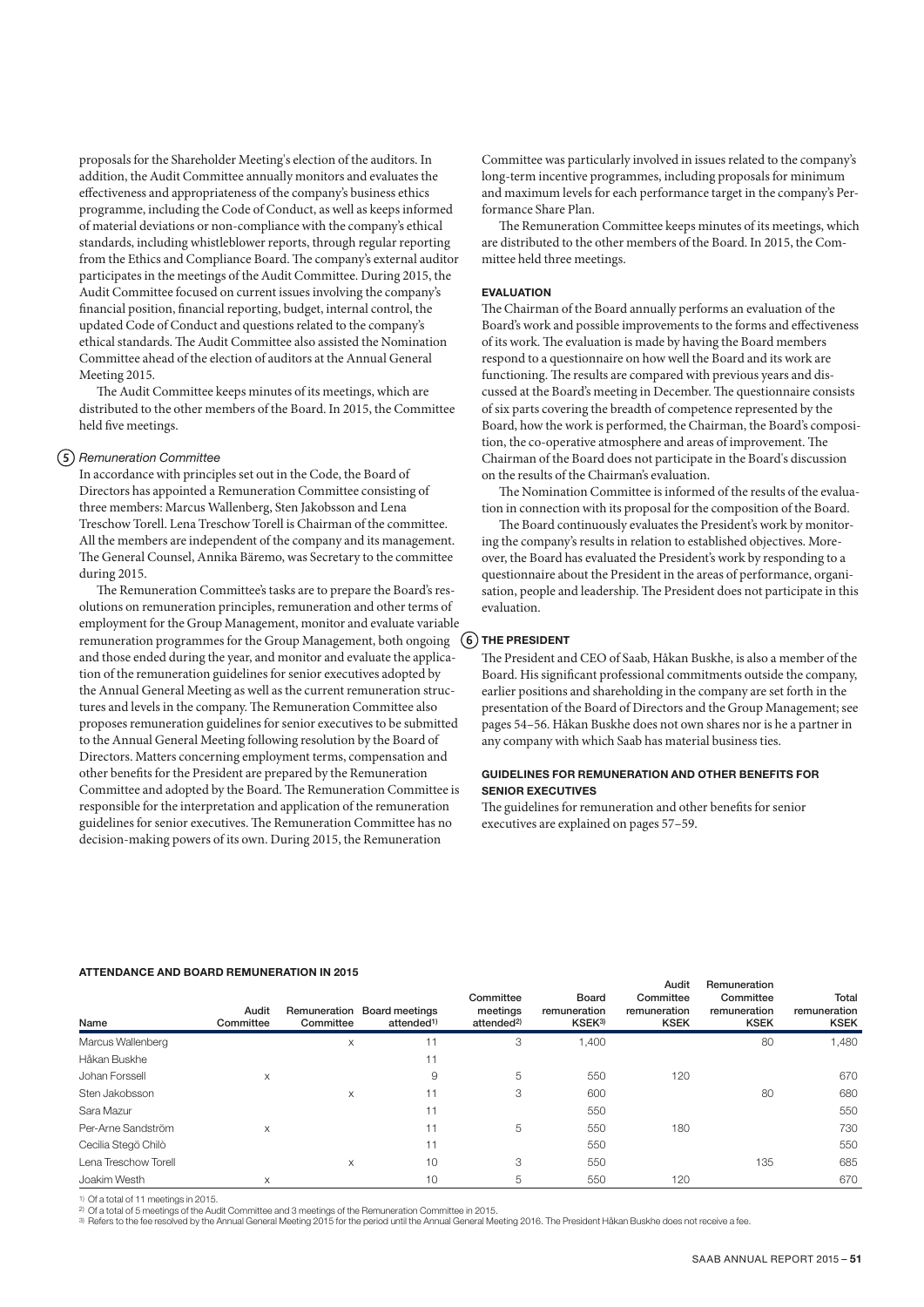## $(7)$  AUDITOR

On behalf of the shareholders and in accordance with current laws and regulations, the external auditor examines the financial statements, consolidated accounts, annual report, and administration and management of the company by the Board of Directors and the President, and also carries out the statutory audit of the Corporate Governance Report. In addition, the Q1, Q2 and Q3 interim reports have been reviewed by the auditor. The auditor also presents an Auditors' Report to the Annual General Meeting.

The Shareholders' Meeting elects the auditors. Pricewaterhouse-Coopers AB was the firm re-elected as the new auditor by the Annual General Meeting 2015, for the period 2015–2019.

#### *PricewaterhouseCoopers (PwC)*

- Elected by the Annual General Meeting 2015 for the period 2015 through the Annual General 2019.
- Anna-Clara af Ekenstam, Authorised Public Accountant, Auditor in charge as of the end of September 2015. Other audit assignments: Svenska Cellulosa Aktiebolaget SCA, Knowit AB.
- Håkan Malmström, Authorised Public Accountant, Auditor in charge during the period January – the end of September 2015.

PricewaterhouseCoopers AB is a member of PwC's global network in around 150 countries. PwC has competence and experience in areas important to Saab: auditing of large and listed companies, accounting issues, industry experience and practice with international business.

The Audit Committee is responsible for ensuring that the independent position of the auditor is maintained, including by staying informed of ongoing consulting assignments. The Audit Committee has also established guidelines for services other than auditing that the company may procure from its auditors.

### AUDIT FEES

Saab's auditor receives a fee according to approved invoices as resolved by the Annual General Meeting.

PwC has performed services on behalf of the company in 2015 in addition to its audit assignments, consisting of related consultations, including on accounting and tax issues.

#### AUDITORS' FEES FOR THE GROUP 2014–2015

| <b>MSEK</b>        | 2015           | 2014          |
|--------------------|----------------|---------------|
| Audit assignments: |                |               |
| <b>PwC</b>         | 18             | 18            |
| Others             | $\overline{2}$ | $\mathcal{P}$ |
| Other assignments: |                |               |
| <b>PwC</b>         |                | З             |

## THE BOARD'S REPORT ON INTERNAL CONTROL OF THE FINANCIAL REPORTING

Under the provisions of the Swedish Companies Act and the Code, the Board of Directors is responsible for internal control. This report on internal control of financial reporting has been prepared pursuant to the provisions of the Swedish Annual Accounts Act.

## *Financial reporting*

The Board of Directors documents the manner in which it ensures the quality of the financial reports and how it communicates with the company's auditor. The Board of Directors assures the quality of the financial accounting through the Audit Committee. The entire Board of Directors reviews the interim reports before they are published. The Audit Committe follow up on the internal control of the financial reporting on a regular basis. After each meeting of the Audit Committee, a report is submitted to the Board. For more information on the Audit Committee, see above.

The Audit Committee considers not only critical accounting questions and the financial reports presented by the company, but also matters of strategic importance, e.g., asset acquisitions and sales and how the company will obtain financing. It also covers issues such as internal control, regulatory compliance, potential material uncertainty in reported values, post-statement events, changes in assessments and evaluations, and other circumstances that may affect the quality of the financial statements. The auditor participated in all meetings of the Audit Committee in 2015.

The Board of Directors has met with the auditor to discuss their review of the company for the financial year 2015. The Board of Directors has also on the same occasion met with the auditor while not in the presence of the President or any other members of the Group Management.

### *Internal control over financial reporting*

Saab's system of internal control is designed to assist the business in achieving its strategic and financial goals by monitoring the company's risk exposure in a structured way. Internal control over financial reporting is part of all internal control processes within Saab. The framework for these processes is designed in accordance with the Committee of Sponsoring Organisations of the Treadway Commission (COSO). Internal control over financial reporting aims to provide reasonable assurance of the reliability of the internal and external financial reporting and to ensure that it is prepared in accordance with legislation, applicable accounting standards and other requirements for listed companies.

## *Control environment*

Internal control is based on Saab's organisation, where operating responsibilities and powers are delegated to business areas and support units, which are also supported and supervised by Group functions with specific competencies. These Group functions issue Group guidelines that clarify responsibilities and powers and constitute part of the internal control in specific areas such as finance, accounting, investments and tenders.

#### *Risk assessment*

Saab's operations are mainly characterised by the development, production and supply of technologically advanced hardware and software for customers around the world. Slightly more than half of sales are outside Sweden. As a rule, projects entail considerable sums of money, stretch over long periods of time and involve technological development or refinement of products.

Based on Saab's operations, the material risk areas in financial reporting are project accounting, acquisitions and goodwill, development costs, hedging and other financial transactions, taxes and accounting for pensions. In addition to risks of inaccurate financial reporting, the processes are also assessed on the basis of the risk of exposure to any improprieties.

Group Finance continuously coordinates an overall risk assessment of the financial reporting. This process involves self-assessments by Group functions and business areas. The current risk assessment is reviewed by Saab's Internal Audit, which adjusts its annual audit plan accordingly. Information on developments in essential risk areas as well as a report on planned and executed activities in these areas are communicated regularly to Saab's Audit Committee. Saab's risk assessment is also communicated regularly to Saab's external auditors.

Each business area designs its risk management routines and structure for internal control based on overall routines and Group guidelines. The most significant risks identified as regards financial reporting are managed through control structures within the business areas and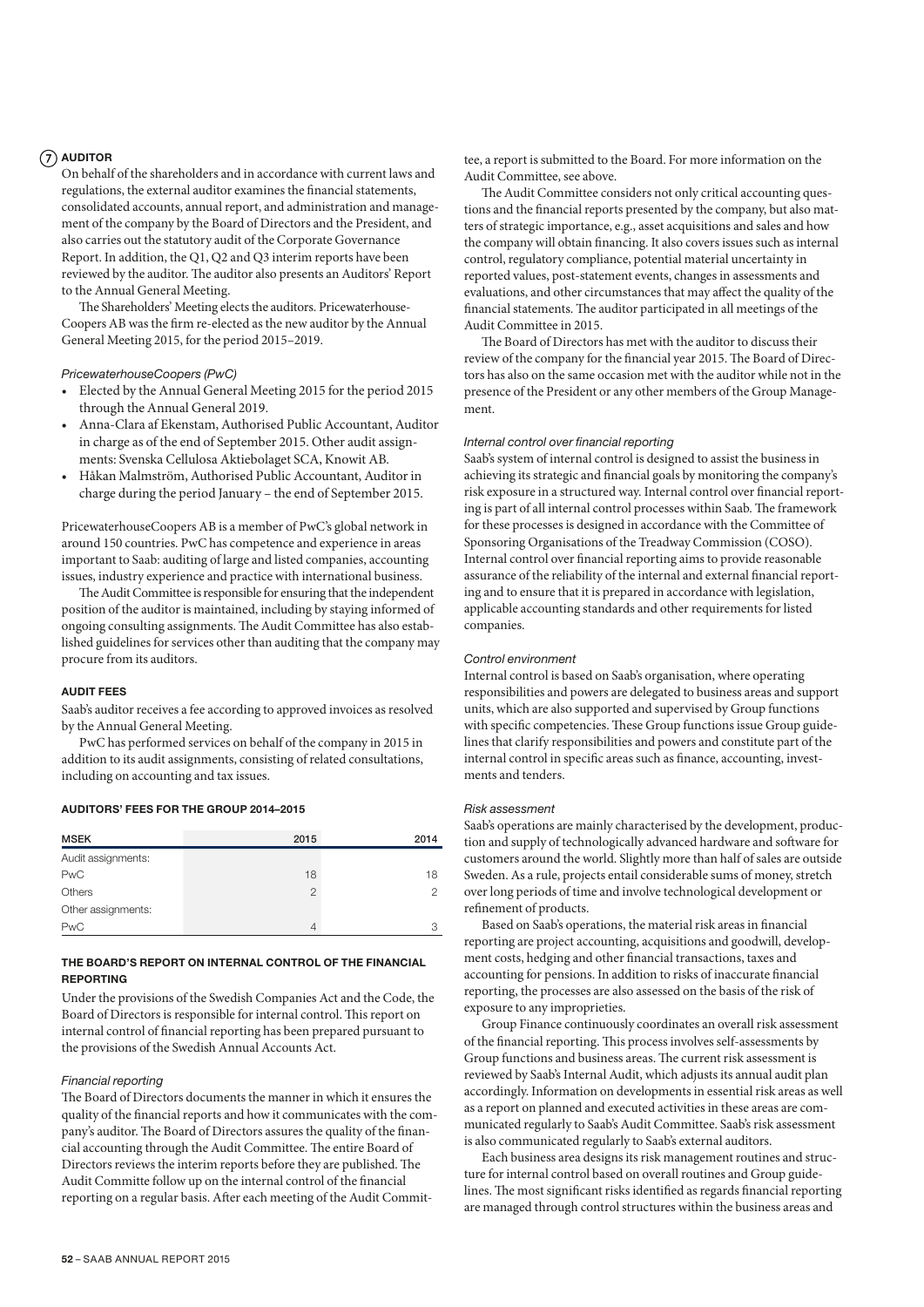### THE ANNUAL ASSESSMENT PROCESS OF INTERNAL FINANCIAL CONTROLS



Group functions and are based on Saab's minimum requirements for good internal control in the financial reporting processes.

#### *Information, communication and control activities*

Internal control within Saab is based on clearly defined areas of responsibility and authority, issued Group guidelines, processes and controls. Uniform handling of financial reporting is assured by adopting and issuing Group guidelines approved by the President or by function managers appointed by the President. All Group directives are updated on an ongoing basis, are clearly communicated and are available through Saab's internal enterprise management system, which is available on the internal website.

The control activities are both manual and automated. Examples of key control activities are the approval and control of various types of accounting transactions, key indicators, log lists, account reconciliations, checklists and application controls of financial information in the IT systems that support the financial reporting.

#### *Monitoring and evaluation*

All operating units report monthly and quarterly according to a standardised routine. Quarterly reports are the basis of Saab's external financial reporting. In the operating reporting, each business area is measured in terms of profitability and financial position and consolidated to track the Group's total profitability and financial position. Accounting managers and controllers are in regular contact with Group Finance concerning any questions related to finance and accounting. To assist in evaluating internal control in each business area, Saab uses the previously mentioned self-assessments to identify and test key control functions in each business process.

The Internal Audit department, part of the internal control structure, is a dedicated resource for independent review of the effectiveness of the internal control processes. At the same time, Internal Audit supports the locally applied internal control process and the central controller staff. Together they serve as a resource for monitoring financial reporting routines.

Internal Audit's tasks are initiated by the Audit Committee or on its own initiative and then reported to the Committee. From time to time, Group Management and its members can also submit assignments to Internal Audit. The Audit Committee reports on the status of the financial controls and the self-assessment to the Board of Directors

## *Activities in 2015*

The focus in 2015 was to clarify the governance model for internal control. A clearer framework for Saab's internal control process has been created through changes in the governance model and by establishing updated Group guidelines for internal control. The focus in clarifying the governance model was on the line organisation's mandate in the internal control process. This resulted in greater transparency and an increased emphasis on internal control in the entire Group.

The updated Group guidelines on internal control require the same controls to be introduced in every part of the Group, i.e., a uniform control environment and higher degree of standardisation in control activities. The processes receiving special attention during the year were financial closing, procurement and investment, as well as the processes for tenders and project implementation.

Two self-assessments were performed in late June and late September 2015 in all the business areas as well as in the staff functions central accounts, treasury, Group accounting, tax and ICT units. The results were then followed up and reviewed by the business areas together with Group Finance and reported to the Group Management and Audit Committee.

Saab's internal control process was implemented in the business unit Saab Kockums, which was acquired in 2014.

Training in internal control and the self-assessment process was available to management and personnel around Sweden during the year.

The Group's Internal Audit unit provided support for the selfassessment process.

#### *Focus in 2016*

The focus on internal control and the self-assessment process will continue in 2016. Special emphasis will be placed on further enhancing and optimising the current internal control process. Based on what was learned in 2015, the Group guidelines for the internal control process will be adjusted and comparisons will be made internally between business units to establish best practices within the company. Furthermore, Saab will establish and follow up action plans to improve the internal control process in units where it was decided in 2015 to increase focus on internal control.

Integration of the Group's subsidiaries outside Sweden in the internal control process will continue during the year together with the business areas.

The processes monitored within the framework of internal control will be expanded in 2016 to include human resources. In addition, opportunities to automate and expand system support in the current internal control process will be reviewed.

Self-assessments will be implemented on at least two occasions and comprise all business areas and certain staff functions. The Internal Audit department will take an active role in monitoring the selfassessments and perform independent controls.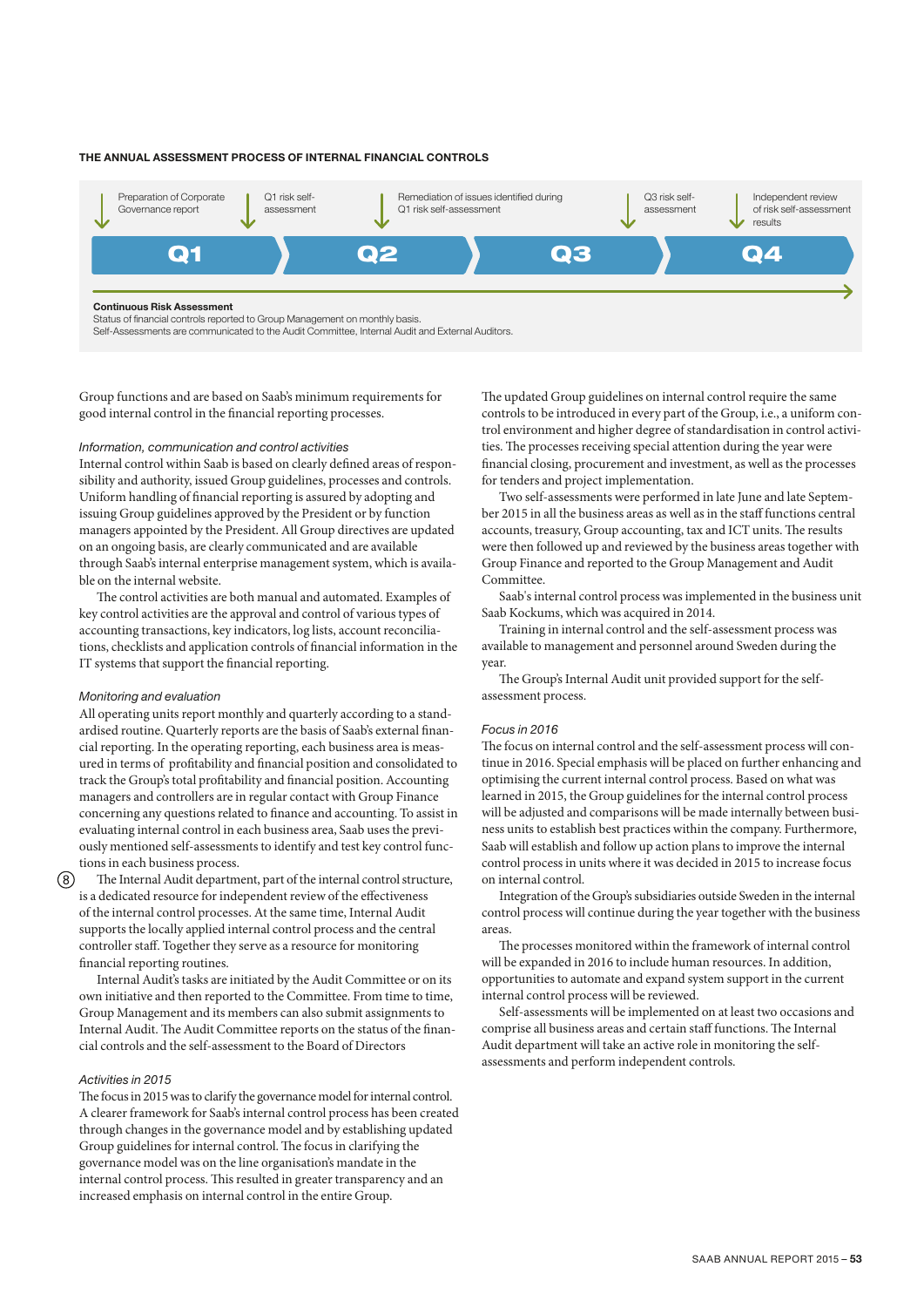## BOARD OF DIRECTORS



#### MARCUS WALLENBERG

Chairman of the Board since 2006. Deputy Chairman of the Board 1993–2006 and Member of the Board since 1992.

Member of Saab's Remuneration Committee.

Born 1956.

Foundation.

positions:

B.Sc. of Foreign Service.

Lieutenant in Royal Swedish

Naval Academy.

Shares in Saab: 100,000. Other board commitments:

Asset Management AB, Board member of AstraZeneca PLC Investor AB, Temasek Holding Ltd and Knut and Alice Wallenberg

Former employment and

Chairman of the Board of Electrolux and LKAB; Board member of Stora Enso Oyj and EQT Holdings AB; President and CEO of Investor AB; Director of Stora Feldmühle AG, Düsseldorf, Skandinaviska Enskilda Banken, Stockholm and London, Citicorp (Hong Kong), Citibank N.A. (New York).

#### Chairman of SEB and Foundation Former employment and positions:

HÅKAN BUSKHE Member of the Board since

President and Chief Executive Officer (CEO) of Saab AB.

M.Sc., Licentiate of Engineering.

2011.

Born 1963.

Employed 2010. Shares in Saab: 40,853. Other board commitments: Board member of Vattenfall AB

and Nefab AB.

President and CEO of E.ON. Nordic AB and E.ON Sweden AB; Executive Vice President, E.ON Sweden AB; Senior Vice President, E.ON Sweden AB; Chairman, Green Cargo; CEO, Land Operations, Schenker AG, Schenker North, Schenker-BTL AB, Storel, Carlsberg and CocaCola Distribution AB, Teknikföretagen; Production Director for Carlsberg Sweden.



## JOHAN FORSSELL

Member of the Board since 2010. Member of Saab's Audit Committee. President and CEO of Investor AB. Born 1971.

M.Sc. in Economics and Business Administration, Stockholm. School of Economics. Shares in Saab: 7,000.

Other board commitments:

Board member of Atlas Copco, Investor AB, Patricia Industries and EQT Holdings AB.

#### Former employment and positions:

Director Investor AB, Head of Core Investments, Project Manager at Aleris AB; Head of Research Core Investments, Head of Capital Goods and Healthcare Sector, Head of Capital Goods Sector and Analyst Core Holdings at Investor AB.



### STEN JAKOBSSON

Member of the Board since 2008 and Deputy Chairman since 2010. Member of Saab's Remuneration Committee. Born 1949.

M.Sc. in Engineering.

Shares in Saab: 5,500.

#### Other board commitments:

Chairman of Power Wind Partners AB and LKAB; Board member of Stena Metall AB, FLSmidth A/S and Xylem Inc.

#### Former employment and positions:

President and CEO of ABB Sweden; Executive Vice President of Asea Brown Boveri AB, Sweden; Business area Manager for business area Cables; President of ABB Cables AB; President of Asea Cylinda; Production Manager for Asea Low Voltage Division; Asea central staff – production trainee.



#### SARA MAZUR

Member of the Board since 2013.

Vice President and Head of Ericsson Research, Ericsson AB. Born 1966.

M.Sc. and Ph.D. in Electrical Engineering from Royal Institute of Technology (KTH) and Honorary Doctor at Luleå University of Technology.

Shares in Saab: 500.

## Other board commitments:

Deputy Chair of Wallenberg Autonomous System Program (WASP); Board member of SICS North, Integrated Transport Research Lab KTH; member of the Strategic Advisory Board of the School of Electrical Engineering, KTH, and Member of the Royal Swedish Academy of Engineering Sciences (IVA), Division XI – Education and Research.

#### Former employment and positions:

Vice President of System Management, Business Unit Networks, Ericsson AB; Director of Wireless Access Networks Research, Ericsson Research, Ericsson AB; Board member of the School of Electrical Engineering, KTH and Wireless@KTH, KTH.

# EMPLOYEE REPRESENTATIVES



STEFAN ANDERSSON Member of the Board since 2008. President of the local salaried employees' union Unionen at Saab Dynamics AB, Linköping. Born 1974. B.Sc.

Shares in Saab: 2,625.



CATARINA CARLQVIST Member of the Board since 2007. Vice Chairman of the local Swedish Association of

Graduate Engineers, Saab Dynamics AB, Karlskoga. Born 1964. Luleå University of Technology. Shares in Saab: 88.



CONNY HOLM

Member of the Board since 2008 and Deputy Board member 1995–2008. President of the local trade union IF Metall at Avionics Systems, Jönköping. Born 1947.

Upper secondary engineering education. Shares in Saab: 1,558.

Information regarding shareholding also includes holdings of closely affiliated natural and legal persons, when applicable.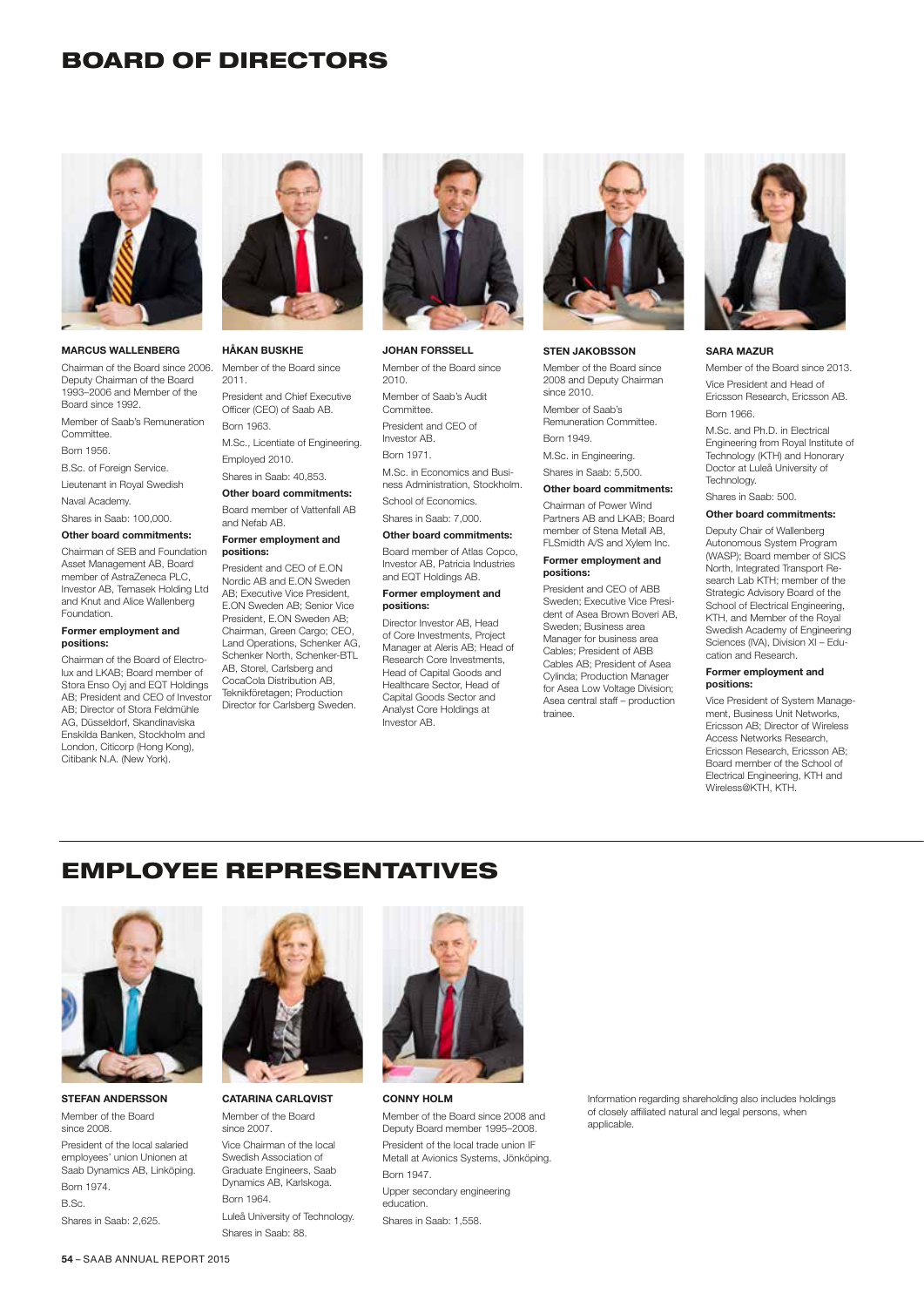

#### PER-ARNE SANDSTRÖM

Member of the Board since 2005. Chairman of Saab's Audit Committee. Born 1947.

Upper secondary engineering school.

Shares in Saab: 3,000.

## Other board commitments: Board member of

TeliaSonera AB.

#### Former employment and positions:

Deputy CEO and COO of Telefonaktiebolaget L M Ericsson; President and CEO, Ericsson Inc., USA; Vice President and General Manager, Business Unit GSM, Ericsson Radio Systems AB; Executive Vice President and Managing Director, Cellular Systems, Ericsson Ltd, UK; Vice President and General Manager, GSM Western Europe, Ericsson Radio Systems AB; Vice President and General Manager, Airborne Radar Division, Ericsson Microwave Systems AB; Department Manager, Naval Command and Control Systems, Ericsson Microwave Systems AB.



#### CECILIA STEGÖ CHILÓ Member of the Board

since 2010. Adviser to management of corporations and organisations. Born 1959.

Studies in political science and economics. Shares in Saab: 600.

#### Other board commitments:

Chairman of Gotlands Bryggeri AB; Board member of Spendrups Bryggeri AB, Linköpings Universitets Holding AB, Investment AB Spiltan, Stiftelsen Expo, Stiftelsen Yump and Centrum för Näringslivshistoria.

#### Former employment and positions:

Deputy Chairman of Fortum Värme AB; Board member of AMF Fonder, Länsförsäkringar Liv and Marginalen Kredit and Finans; CEO of the Free Enterprise Foundation of Sweden and the think tank Timbro; Cabinet member and Head of the Ministry of Culture; Editorial writer and foreign policy commentator at Swedish Dagbladet, Commentator at Sveriges Radio, Swedish Employer's Confederation, Swedish Conservative Party.



## LENA TRESCHOW TORELL

Member of the Board since 2005. Chairman of Saab's Remuneration Committee. Born 1946.

Professor in Physics, Ph.D.. Shares in Saab: 5,400.

#### Other board commitments:

Board member of Investor AB and SKF AB; Chairman of the Chalmers University of Technology and the Foundation for Strategic Environmental Research (MISTRA).

#### Former employment and positions:

Deputy Chairman of ÅF AB; President and Chairman of the Royal Swedish Academy of Engineering Sciences (IVA); Board member of Getinge AB, Telefonaktiebolaget L M Ericsson, Gambro AB and Micronic Mydata AB; Chairman of European Council of Applied Sciences Technology and Engineering (Euro-CASE); Director, Joint Research Centre, European Commission (Brussels); Vice President of Chalmers, Gothenburg; Professor of Material Physics at Chalmers, Gothenburg; Professor of Solid State Physics at Uppsala University.



JOAKIM WESTH Member of the Board since 2010. Board member of Saab's Audit Committee. Born 1961.

M.Sc. in Aeronautics, Royal Institute of Technology (KTH), M.Sc. in Aerospace Engineering, (MIT) Massachusetts Institute of Technology. Shares in Saab: 8,000.

#### Other board commitments:

Board member of CGI Group Inc., Absolent AB and Swedish Match AB.

#### Former employment and positions:

Chairman of EMA Technology AB and Absolent AB; Board member of Intrum Justitia AB. Rörvik Timber AB, Telelogic AB and VKR Holding A/S; Deputy Board member of Sony Ericsson Mobile Communications AB. Senior Vice President of Group Function Strategy & Operational Excellence at Ericsson and member of the Group Management Team, Ericsson; Group Vice President and Member of the Executive Management Group, Assa Abloy AB; Partner, McKinsey & Co. Inc.

### GÖRAN GUSTAVSSON

Deputy Board member since 2008 President of the local trade union IF Metall at Saab AB, Linköping. Born 1953. Shares in Saab: 1,871.

#### JAN KOVACS

Deputy Board member since 2008.

President of the local salaried employees' union Unionen at Saab, Linköping.

Born 1960. Upper secondary technical school. Shares in Saab: 2,147.

#### NILS LINDSKOG

Deputy Board member since 2007.

Member of the local Swedish Association of Graduate Engineers at Saab AB, Gothenburg. Born 1955. M.S.E.E. from Chalmers University of Technology. Shares in Saab: 787.

## DEPUTIES AUDITORS

#### PricewaterhouseCoopers AB

ANNA-CLARA AF EKENSTAM

Authorised Public Accountant, auditor in charge.

Until the end of September 2015:

### HÅKAN MALMSTRÖM

Authorised Public Accountant, auditor in charge.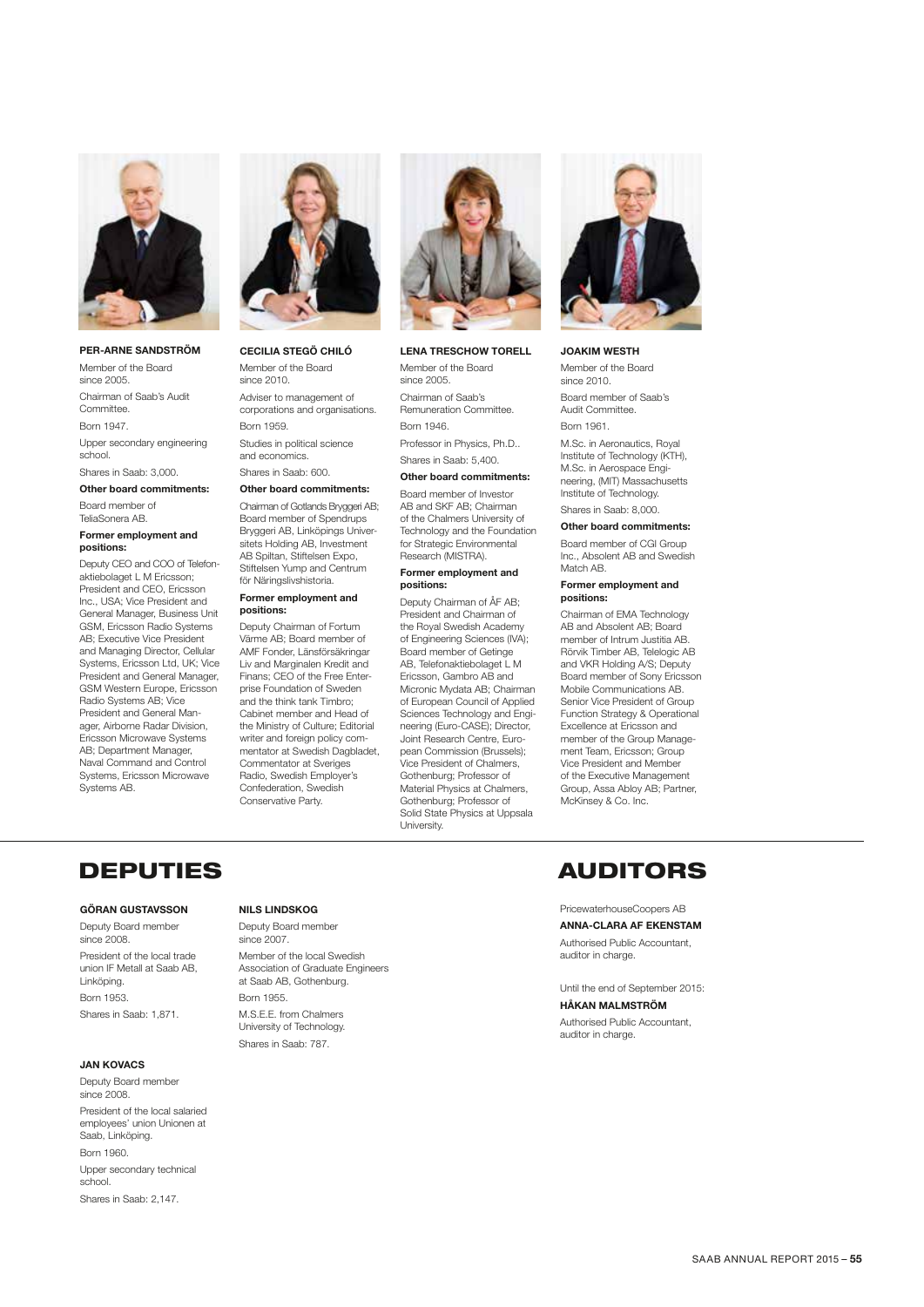## GROUP MANAGEMENT



HÅKAN BUSKHE President and Chief Executive Officer. Member of the Board of Saab AB since 2011. Born 1963. M.Sc., Licentiate of Engineering. Employed 2010. Shares in Saab: 40,853. *See also page 54.*



LENNART SINDAHL Deputy CEO, Senior Executive Vice President. Born 1956. M.Sc. in Engineering Employed 1986. Shares in Saab: 20,331.



MAGNUS ÖRNBERG Executive Vice President and Chief Financial Officer (CFO). Born 1965. MBA. Employed 2012. Shares in Saab: 5,927.



ANN-KRISTIN ADOLFSSON Senior Vice President and Chief Strategy Officer, Head of Group Strategy. Born 1962. MBA. Employed 1986. Shares in Saab: 1,429.



ANNIKA BÄREMO

Senior Vice President and Head of Group Legal Affairs, General Counsel, Secretary of the Board of Directors. Born 1964.

LLB. Employed 2012. Shares in Saab: 3,602.



LENA ELIASSON Senior Vice President and Head of Group Human Resources. Born 1967. M.Sc. in Engineering. Employed 2012. Shares in Saab: 6,163.



JONAS HJELM Senior Vice President and Head of Business Area Support and Services. Born 1971. Employed 2006. Shares in Saab: 8,275.



DAN JANGBLAD

Senior Vice President and Head of Business Area Industrial Products and Services. Born 1958. M.Sc. in Engineering. Employed 2000. Shares in Saab: 23,490.



GÖRGEN JOHANSSON Senior Vice President and Head of Business Area Dynamics. Born 1964. MBA. Employed 2004. Shares in Saab: 4,479.



MICAEL JOHANSSON Senior Vice President and Head of Business Area Electronic Defence Systems. Born 1960. B.Sc. Employed 1985. Shares in Saab: 6,620.



ULF NILSSON Senior Vice President and Head of Business Area Aeronautics. Born 1964. M.Sc. in Engineering. Employed 1989. Shares in Saab: 4,882.

In 2015, these individuals were also members of Group Management:

Gunilla Fransson, Senior Vice President and Head of Business Area Security and Defence Solutions, through 23 October 2015. Åsa Thegström, Senior Vice President and Head of Group Communication, through 31 December 2015.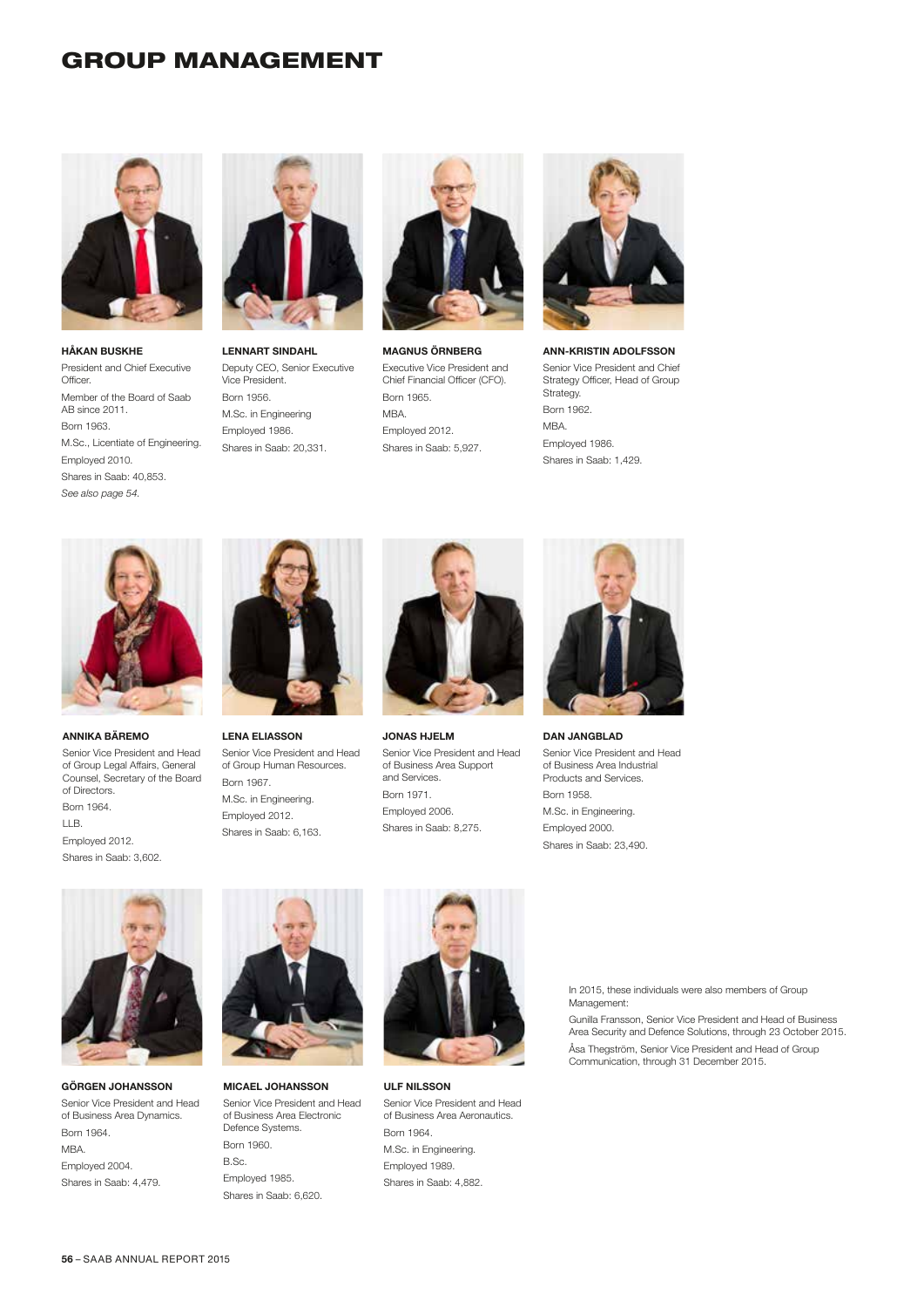# AUDITOR'S REPORT

To the annual meeting of the shareholders of Saab AB, corporate identity number 556036-0793

## REPORT ON THE ANNUAL ACCOUNTS AND CONSOLIDATED ACCOUNTS

We have audited the annual accounts and consolidated accounts of Saab AB for the year 2015, except for the corporate governance statement on pages 48–56. The annual accounts and consolidated accounts of the company are included in the printed version of this document on pages 34–114.

## *Responsibilities of the Board of Directors and the Managing Director for the annual accounts and consolidated accounts*

The Board of Directors and the Managing Director are responsible for the preparation and fair presentation of these annual accounts in accordance with the Annual Accounts Act and of the consolidated accounts in accordance with International Financial Reporting Standards , as adopted by the EU, and the Annual Accounts Act, and for such internal control as the Board of Directors and the Managing Director determine is necessary to enable the preparation of annual accounts and consolidated accounts that are free from material misstatement, whether due to fraud or error.

## *Auditor's responsibility*

Our responsibility is to express an opinion on these annual accounts and consolidated accounts based on our audit. We conducted our audit in accordance with International Standards on Auditing and generally accepted auditing standards in Sweden. Those standards require that we comply with ethical requirements and plan and perform the audit to obtain reasonable assurance about whether the annual accounts and consolidated accounts are free from material misstatement.

An audit involves performing procedures to obtain audit evidence about the amounts and disclosures in the annual accounts and consolidated accounts. The procedures selected depend on the auditor's judgement, including the assessment of the risks of material misstatement of the annual

accounts and consolidated accounts, whether due to fraud or error. In making those risk assessments, the auditor considers internal control relevant to the company's preparation and fair presentation of the annual accounts and consolidated accounts in order to design audit procedures that are appropriate in the circumstances, but not for the purpose of expressing an opinion on the effectiveness of the company's internal control. An audit also includes evaluating the appropriateness of accounting policies used and the reasonableness of accounting estimates made by the Board of Directors and the Managing Director, as well as evaluating the overall presentation of the annual accounts and consolidated accounts.

We believe that the audit evidence we have obtained is sufficient and appropriate to provide a basis for our audit opinions.

#### *Opinions*

In our opinion, the annual accounts have been prepared in accordance with the Annual Accounts Act and present fairly, in all material respects, the financial position of the parent company as of 31 December 2015 and of its financial performance and its cash flows for the year then ended in accordance with the Annual Accounts Act. The consolidated accounts have been prepared in accordance with the Annual Accounts Act and present fairly, in all material respects, the financial position of the group as of 31 December 2015 and of their financial performance and cash flows for the year then ended in accordance with International Financial Reporting Standards, as adopted by the EU, and the Annual Accounts Act. Our opinions do not cover the corporate governance statement on pages 48–56. The statutory administration report is consistent with the other parts of the annual accounts and consolidated accounts.

We therefore recommend that the annual meeting of shareholders adopt the income statement and balance sheet for the parent company and the group.